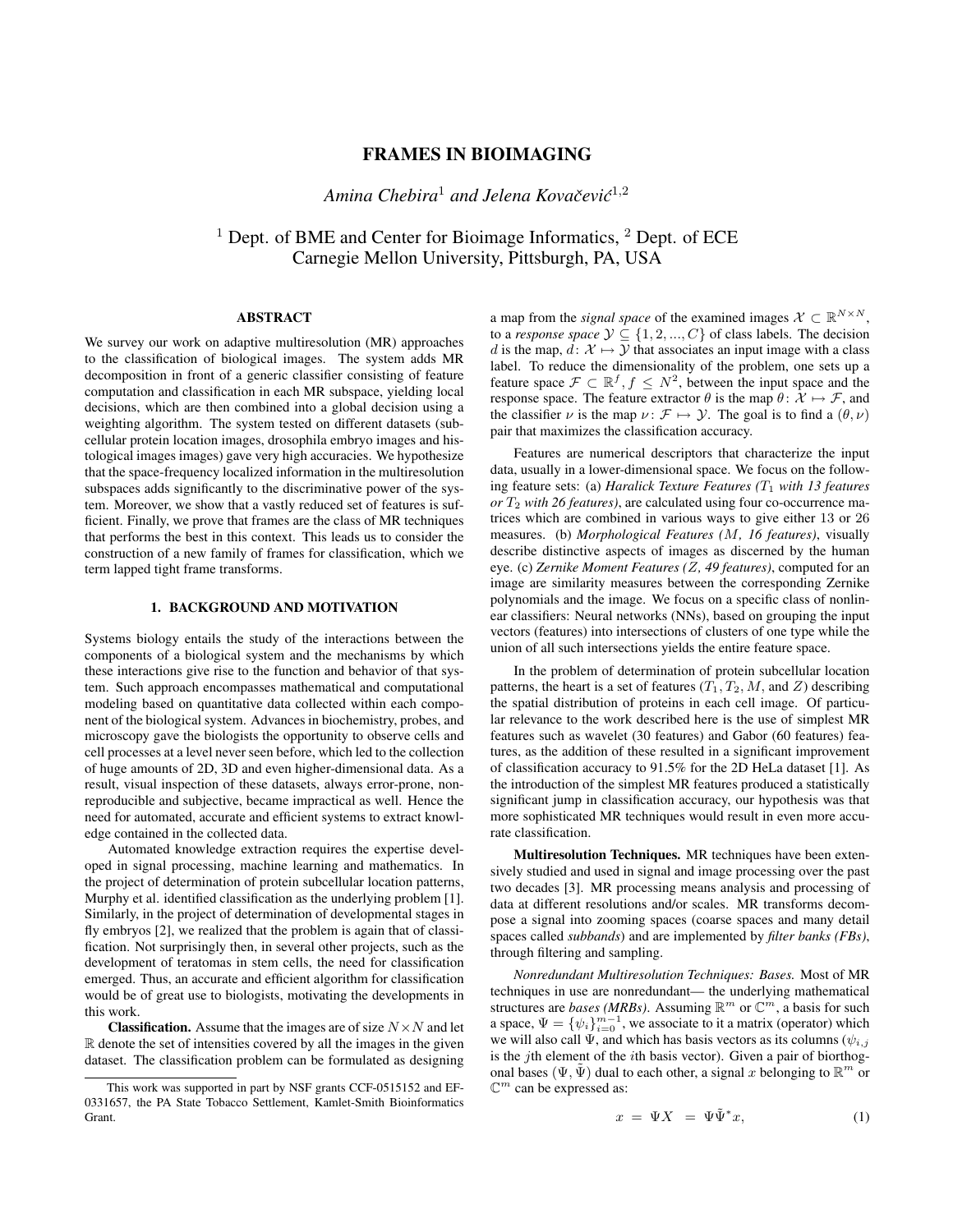where X is the vector from  $\mathbb{R}^m$  or  $\mathbb{C}^m$  of so-called *transform* coefficients (inner products), and  $\tilde{\Psi}^*$  denotes the Hermitian transpose of the dual basis  $\tilde{\Psi}$ . If the expansion is into an orthonormal basis (ONB), then  $\Psi = \tilde{\Psi}$  and the above becomes  $\Psi \Psi^* = I$ , which further implies that  $\Psi$  is a unitary matrix.

The only infinite-dimensional class of MR decompositions we discuss here are those implemented by FBs, as these are bases used in applications. The vectors (signals) live in the infinite-dimensional Hilbert space  $l_2(\mathbb{Z})^1$ . When  $m = n$ , we deal with critically-sampled FBs implementing bases. A FB decomposition can be expressed as in (1) where x is now an infinite sequence belonging to  $l_2(\mathbb{Z})$ , X is an infinite sequence of transform coefficients (inner products) in  $l_1(\mathbb{Z})$ , and  $\Psi$  is the basis expansion matrix given in a setting with finite impulse response (FIR) filters. The matrix  $\Psi$  is used in the synthesis FB (the reconstruction step) whereas its dual,  $\tilde{\Psi}$ , is used in the analysis FB (the decomposition step). Assume that the nonzero support of the filter  $\psi_i$ , or, its length is  $l = km$  (if not, we can always pad with zeros), and write the basis operator as a block circulant matrix with blocks  $\Psi_r$  is of size  $m \times m$ , containing filter coefficients. We can rephrase the basis decomposition in the z-domain as well using polyphase analysis. A polyphase matrix  $\Psi_p(z)$  collects the subsequences modulo *n*. For bases,  $\Psi_p(z)$  is of size  $m \times m$ :

$$
\Psi_p(z) = \sum_{r=0}^{k-1} \Psi_r z^{-r}.
$$
 (2)

A paraunitary polyphase matrix (representing an ONB) satisfies  $\Psi_p(z)$  $\Psi_p^*(z) = \mathbf{I}$ , where c is a constant.

When the filter length  $l$  is equal to the sampling factor  $m$ , we have a *block transform*. Then, only  $\Psi_0$  is nonzero, making Ψ blockdiagonal. In effect, since there is no overlap between processed blocks, this can be analyzed as a finite-dimensional case, where both the input and the output are  $m$ -dimensional vectors. This shows how finite-dimensional bases can be analyzed in the FB context.

In practice, the use of block transforms can produce artifacts known as "blocking effects" (since there is no overlap between the basis functions—processed blocks), and thus solutions were sought with longer basis functions. One such solution is the *Lapped Orthogonal Transform (LOT)*. The LOTs can be seen as a class of mchannel FBs implementing bases, originally developed for filters of length  $l = 2m$  and later generalized to arbitrary integer multiples of  $m$  [4]. Compared to block transforms, the LOT keeps the same number of filters but doubles their length, which means that the basis functions of adjacent blocks overlap by half their size, thus removing the blocking effects. However, LOTs are not solely determined by their length, but by the specific form of their basis vectors as well.

In general, for a FB with filter length  $l = 2m$ , the time-domain matrix  $\Psi$  has a double diagonal, that is, only  $\Psi_0$  and  $\Psi_1$  exist. Thus, (2) reduces to

$$
\Psi_p(z) = \Psi_0 + z^{-1} \Psi_1,\tag{3}
$$

where  $\Psi_r$ ,  $r = 0, 1$ , are  $m \times m$  matrices with  $(\Psi_r)_{i,i} = \psi_{i,j}$  for  $i = 0, \ldots, m - 1$  and  $j = mr, \ldots mr + m - 1$ . Since the LOT is a unitary transform, that is,  $\Psi \Psi^* = \Psi^* \Psi = I$  the following must be satisfied:

$$
\Psi_0 \Psi_0^* + \Psi_1 \Psi_1^* = \Psi_0^* \Psi_0 + \Psi_1^* \Psi_1 = I,
$$
 (4)

$$
\Psi_0^* \Psi_1 = \Psi_1^* \Psi_0 = 0, \quad \Psi_0 \Psi_1^* = \Psi_1 \Psi_0^* = 0. \tag{5}
$$

Two main classes of LOTs exist distinguished by whether they

use cosines or complex exponentials in their basis functions. We concentrate here on a particular family that uses cosine basis functions: The The Princen-Johnson-Bradley LOT (PJB-LOT) [5] basis functions are given by:

$$
\psi_{i,j} = \sqrt{\frac{1}{m}} \cos(\frac{\pi(2i+1)(2j-m+1)}{4m}), \tag{6}
$$

with  $i = 0, \ldots, m - 1$ , and  $j = 0, \ldots, 2m - 1$ .

With this construction, we will have, similarly to the Discrete Fourier Transform (DFT), fixed basis functions allowing no freedom in design, which can be remedied by adding a window that multiplies each filter resulting in a modulated FB over the frequency band. This modulated FB can be modeled as  $W\Psi$ , where the window  $W =$ diag ${w_j}_{j=0}^{2m-1}$  is symmetric  $w_j = w_{2m-1-j}, j = 0, ... 2m-1$ and has to satisfy  $w_j^2 + w_{m-1-j}^2 = 2$ , for  $j = 0, ..., m - 1$ .

The *Discrete Wavelet Transform (DWT)*, a famous MR tool, is a basis expansion and as such nonredundant (critically sampled). The *dyadic* DWT is built by iterating a two-channel FB with sampling factor  $n = m = 2$  on the lowpass channel. One can also build trees by, at each level, iterating on any subset of the branches of the FB. This is knows as *Wavelet Packets (WP)*. Both DWTs and WPs can be block transform or not depending on the length of the filters.

In our previous work on fingerprint images [6], we used an adaptive wavelet packet (WP) approach in combination with correlation filters to solve the recognition problem, with considerable success. In the same work, we found the system was sensitive to shift variance introduced by wavelet bases, prompting us to turn to redundant ones—frames.

Redundant Multiresolution Techniques: Frames. In  $\mathbb{R}^n$  or  $\mathbb{C}^n$ , a frame is defined as a set  $\Phi$  of m frame vectors  $\Phi = {\varphi_0, \ldots, \varphi_{m-1}}$ where  $m$  is larger than  $n$ . As for bases, we associate to the frame a rectangular matrix of size  $n \times m$ , also called  $\Phi$ , that has the frame vectors as its columns.

Similarly to bases, one can check that frames expand signals in  $\mathbb{R}^n$  with  $x = \Phi X = \Phi \tilde{\Phi}^* x$ , where  $\tilde{\Phi}$  represents the dual frame. If  $\Phi = \tilde{\Phi}$ , then we have what is called a *tight frame (TF)*, and the expansion becomes  $\Phi \Phi^* = I$ . If all frame vectors have the same norm, the frame is termed an *equal-norm frame (ENF)*, while if all the norms are equal to 1, this is a *unit-norm frame (UNF)*. By combining this with the requirement of tightness, we can have *equal-norm tight frames (ENTFs)*, as well as *unit-norm tight frames (UNTFs)*. An introductory account on frames is given in [7].

In an m-channel FB with sampling factor n, if  $m > n$ , we deal with an oversampled FB implementing a frame. For a TF,  $\tilde{\varphi}_i = \varphi_i$ . The FB frame decomposition can be expressed as in (1) (substituting  $\Phi$  for  $\Psi$ ), where x is an infinite sequence belonging to  $l_2(\mathbb{Z})$ , X is an infinite sequence of transform coefficients (inner products), and Φ is the frame expansion matrix. Assuming again that the nonzero support of the filters (frame vectors) length is  $l = kn$ , we can write the frame operator  $\Phi$  as for bases, with matrices  $\Phi_r$ ,  $r = 0, \ldots, k - 1$ 1, being rectangular of size  $n \times m$ .

We can rephrase the frame decomposition in the  $z$ -domain as well, where a FB implements a TF decomposition in  $l_2(\mathbb{Z})$  *if and only if* its polyphase matrix  $\Phi_p(z)$  is paraunitary [8]. For frames, the polyphase matrix  $\Phi_p(z)$  is of size  $n \times m$  and can be written as in (2) (substituting  $\Phi$  for  $\Psi$ ), where  $\Phi_r$  are of size  $n \times m$ 

In an ever-continuing search for new frame families, an appealing option is the process of obtaining TFs from ONBs in larger dimensions, known as the Naimark Theorem or *seeding* [9].

Definition 1 *We say that a frame* Φ *is obtained by seeding from a basis*  $\Psi$  *by deleting a suitable set of columns of*  $\Psi$ *. We write*  $\Phi^* =$ 

<sup>&</sup>lt;sup>1</sup>In fact, we can investigate finite-dimensional MR decompositions within the FB framework as well.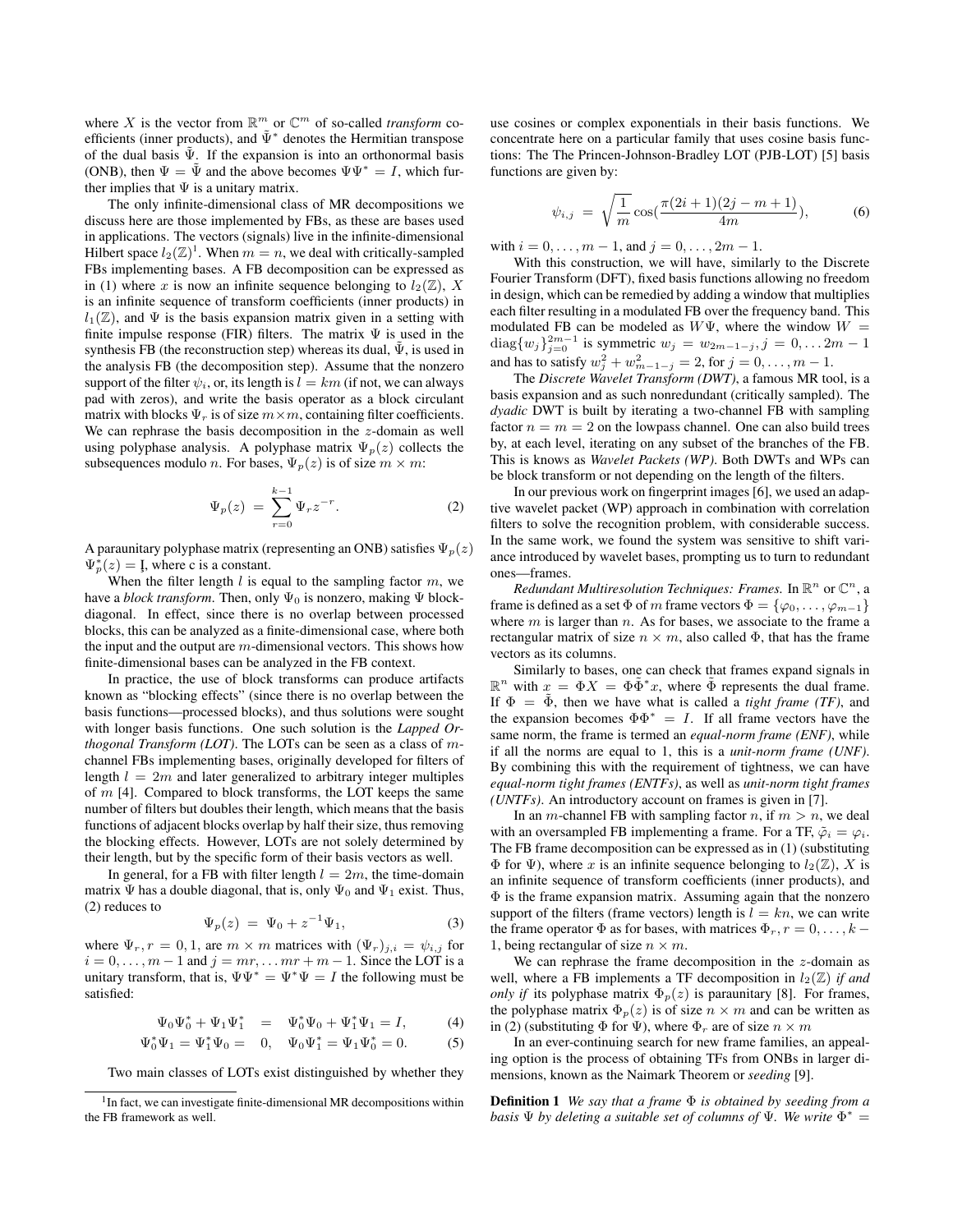#### Ψ[J] *where* J *is the index set of the retained columns.*

All tight frames can be obtained this way. One of the most famous frame families, the Harmonic Tight Frames (HTFs) is obtained by seeding the DFT. In FB parlance, seeding is done on the polyphase matrix. Given  $\Psi_p(z)$ , the  $m \times m$  polyphase matrix associated with a basis of size m, then  $\Psi_p(z) = \Psi_0$ , and

$$
\Phi_p^*(z) = \Phi_0^* = \Psi_p[\mathbb{J}] \tag{7}
$$

is the transpose of the frame polyphase matrix. When  $l = n$ , that is, the length of the frame vectors equals the sampling factor, we obtain a block transform, such as HTFs.

## 2. MULTIRESOLUTION CLASSIFICATION ALGORITHM

In the last section, we saw that the classification problem is ubiquitous in biology, and that MR techniques might make classification more accurate. The results obtained in [6] seem to indicate that adaptive MR techniques, frames in particular, might be needed. Having motivated the use of adaptive MR in classification as well as the need for redundant MR transforms, we now test that hypothesis. We first describe the adaptive MR classification algorithm developed; details and results are described in [10, 11, 12, 13].

Main Idea. As argued earlier, we would like to extract discriminative features within space-frequency localized subspaces. These are obtained by MR decomposition; that is, instead of adding MR features as in [1], we compute features in the MR-decomposed subspaces. Our initial idea was to use WPs since they adapt themselves





to the signal at hand, and just as in the fingerprint case, prove that adaptivity significantly improves the recognition system. So, ideally, we would characterize each class by the best wavelet packet tree that represents it. However, this is possible only if a suitable cost function can be found. Given that we have no natural cost function available, we decided to mimic a wavelet-packet like system by adding a weighting procedure at the end of our system, allowing us to weigh the decisions of each subband in a fully grown tree. This way, a very low weight emulates a pruned branch in the tree. Thus, we propose a system with an MR decomposition block in front (see Fig. 1), followed by feature computation and classification in each of the subspaces, which are then combined through a weighting process, providing adaptivity.

Multiresolution Block. In our classification system, any MR transform can be used. In particular, amongst the MRBs, we used the DWT, DFT, Discrete Cosine Transform (DCT) and others, while amongst the MRFs, we used the Double-Density DWT (DD-DWT), Dual-Tree Complex Wavelet Transform (DT-CWT) and the Stationary Wavelet Transform (SWT), which is the most redundant transform. Note that here, we use all the subbands of the decomposition tree, not only the leaves. Thus, it might be abuse of language to call a transform a DWT. For example, for 2 levels, we have a total of  $S = 21$  subbands (original image + 4 subbands at the first level + 16 subbands at the second level).

Feature Extraction and Classifier. We start with the feature sets used in [1]: Haralick texture features (set  $T_1$ , 13 features), morphological (set  $M$ , 16 features) and Zernike moments (set  $Z$ , 49 features). Unlike in [1], we do not use wavelet/Gabor features because the MR advantage given by these will be achieved by our MR decomposition. Therefore, our total number of features is 78, as opposed to 174 in [1].

Instead of combining all features into a single feature vector, we allow each feature set its own feature vector per subband effectively bringing the number of subbands to  $3 \cdot S = 63$  when using two levels of decomposition and all three feature sets. Note that although we have decreased the number of features significantly, we have also increased the number of classifiers, because we now have one classifier per subband. Evaluating this computational trade-off is a task for future work.

*New Texture Feature Set*  $T_3$ . As we will show later on, the Haralick texture features seem to possess the most discriminative power, so we looked more closely into these. We changed the way that Haralick combines the initial four sets of features. We note that horizontal and vertical co-occurrence matrices are fundamentally different from the diagonal ones because adjacent neighboring pixels are spatially closer than diagonal neighboring pixels. Therefore, instead of averaging the features from all four sets, we create our first set of 13 features by averaging horizontal and vertical measures, and a second set of 13 features by averaging diagonal measures. Thus, we end up with a new feature set  $T_3$  of 26 features [10].

*Neural Networks.* We decided to use a two-layer NN classifier. The first layer contains a node for each of the input features, each node using the Tan-Sigmoid transfer function. The second layer contains a node for each output and uses a linear transfer function (no hidden layers are used). In our design, when training, each output from the second layer corresponds to a class, and each training image will have an output of 1 for the class of which it is a member and a 0 for all other classes.

Weighting Procedure. Fig. 1 shows a graphical representation of a generic MR classification system, including the process of combining all of the subband decisions into one. We use weights for each subband to adjust the importance that a particular subband has on the overall decision made by the classification system. If the weights are chosen such that the no-decomposition weight is equal to 1, and all other weights are 0, we will achieve the same output vector as we would have without using the adaptive MR system. Therefore, we know that there exists a weight combination that will do at least as well as the generic classifier (when no MR is involved) in the training phase. Our goal is to decide how to find the weight vector that achieves the highest overall classification accuracy on a given dataset. We developed three versions of the weighting algorithm: open-form (OF), per-dataset closed-form (PD-CF) )and per class closed-form (PC-CF). The PD-CF algorithm assigns one weight vector for the entire dataset, whereas the PC-CF assigns a weight vector for each class in the dataset. The latter goes back to our original idea of having a wavelet packet tree characterizing each class, only in this case, we do not necessarily obtain a tree.

The NN block outputs a series of decision vectors for each subband of each training image. Each decision vector  $d_s^{(r)}$  contains C numbers (where C denotes number of classes) that correspond to the "local" decisions made by the subband  $s$  for a specific image  $r$ .

The classifier is evaluated using nested cross validations (fivefold cross validation in the NN block and ten-fold during the weighting process). One problem with this technique is that the initial ordering of the images determines which images are grouped together for training and testing in each fold of the cross validation. We solve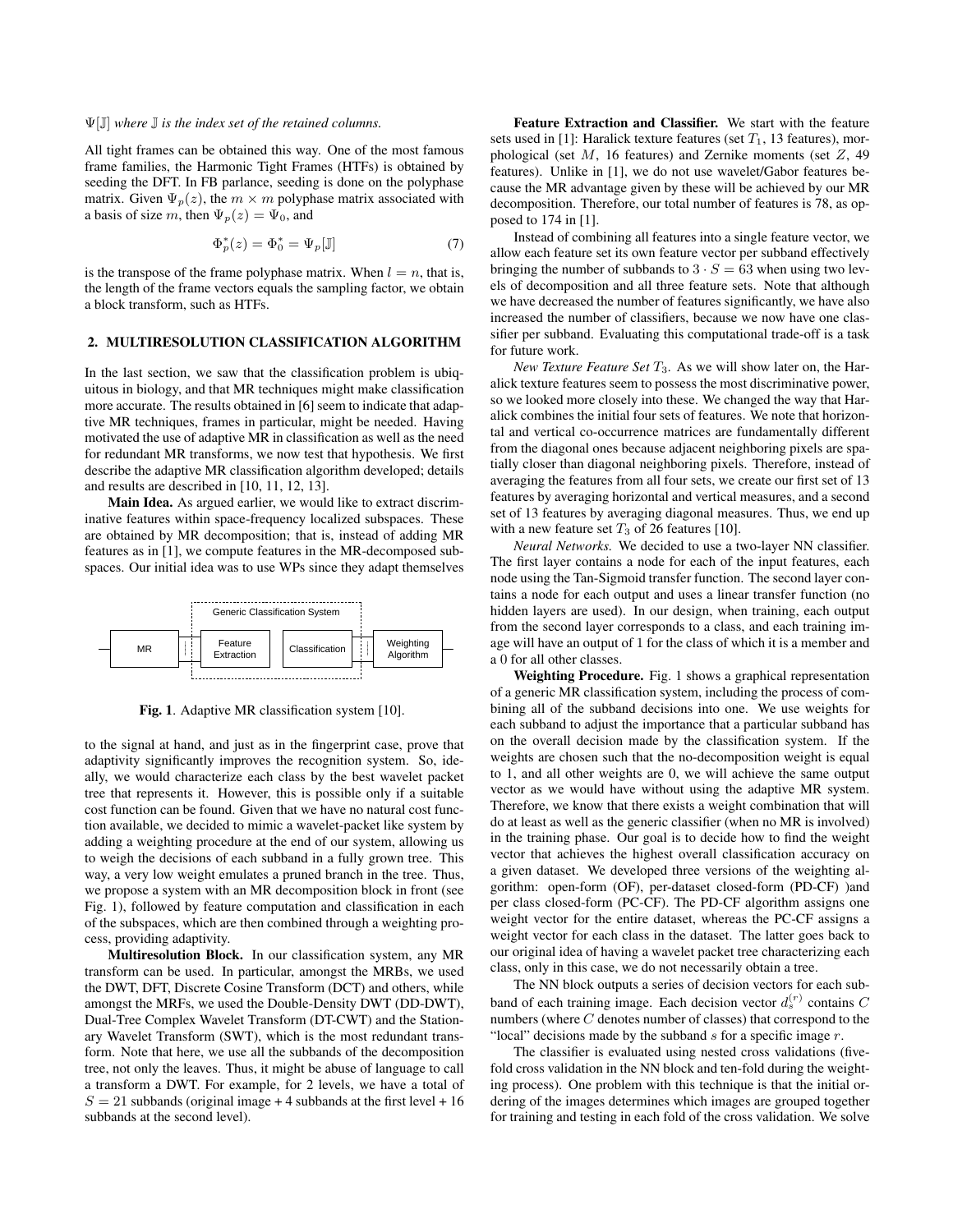this problem by running multiple trials, each with a random initial ordering of the images.

*Open-Form Algorithm (OF).* If using the OF algorithm, we initialize all the weights, and a global decision vector is computed through an iterative procedure using a weighted sum of the local decisions [10].

*Per-Dataset Closed-Form Algorithm (PD-CF).* The CF solution does not use an iterative algorithm; rather, it finds the weight vector by solving a minimization problem in the least-square sense.

Assume we have  $R$  training images. For each training image  $r = 1, \ldots, R$ , the vector  $d_s^{(r)} = (d_{s,c}^{(r)})^T$  for classes  $c = 1, \ldots, C$ , is the  $C \times 1$  decision vector at the output of each subband classifier s, where  $d_{s,c}^{(r)}$  indicates the confidence of subband s that the training image  $r$  belongs to class  $c$ . For each training image  $r$ , the weighting block takes as input the subband (local) decision vectors  $d_s^{(r)}$  and combines them into a single output decision vector as follows:

$$
\sum_{s=1}^{S} w_s d_s^{(r)}.\tag{8}
$$

We can rewrite the above by, for each training image  $r$ , forming a matrix  $D^{(r)}$  of size  $C \times S$ , where each element  $D_{c,s}^{(r)}$  is the value at position c of the decision vector  $d_s^{(r)}$  of subband classifier s. We can now compute  $D^{(r)}w$ , where  $w = (w_1, \ldots, w_S)^T$  is of size  $S \times 1$ . Thus, we want to find a weight vector  $w$  common to all training images  $r = 1, \ldots, R$ .

A possible solution for  $w$  is the one that minimizes the error in the least-square sense:

$$
w_{win} = \arg\min_{w} \sum_{r=1}^{R} ||d^{(r)} - D^{(r)}w||^{2}, \tag{9}
$$

where  $d^{(r)}$  is the desired target decision vector of size  $C \times 1$ , with 1 in the position of the true class, and 0 elsewhere. We need to rewrite the above in a direct error-minimization form. We thus define a target output vector d of size  $CR \times 1$ , as a vector which concatenates all the target decision vectors  $d^{(r)}$  as follows:

$$
d\ =\ \left(\underbrace{d_1^{(1)},d_2^{(1)},\ldots,d_C^{(1)}}_{\text{training image 1}},\ldots,\underbrace{d_1^{(R)},\ldots,d_C^{(R)}}_{\text{training image }R}\right)^T,
$$

and a  $CR \times S$  matrix D consisting of the all the decision matrices  $D^{(r)}$  of all the training data stacked on top of each other. That is,  $(D)_{cr,s} = D_{c,s}^{(r)}$  for  $c = 1, \ldots, C, r = 1, \ldots, R$  and  $s = 1, \ldots, S$ . We can now rewrite (9) as:

$$
w_{win} = \arg\min_{w} ||d - Dw||, \qquad (10)
$$

which possesses a CF solution and can be computed efficiently.

Then, for a testing image t, we compute its decision vector  $\delta =$  $(\delta_1, \delta_2, \ldots, \delta_C)$  as follows:

$$
\delta = \sum_{s=1}^{S} w_{win,s} d_s^{(t)},
$$

where  $d_s^{(t)}$  are the local decision vectors for t. The classification decision is then made as  $c_{win} = \arg \max_c \delta_c$ , that is, the winning class corresponds to the index of the highest coefficient in  $\delta$ .

*Per-Class Closed-Form Algorithm (PC-CF).* To make the system truly adaptive, it is reasonable to assume that different classes require different weight vectors. Thus, we propose a system where, instead of a single weight vector  $w$  for the whole training dataset, each class c has its own weight vector  $w_c$  [13]. As opposed to (8), the entries in the output decision vector are now computed as:

$$
D^{(r)}w_c, \qquad c=1,\ldots,C.
$$
 (11)

Now, the weights can be grouped together to form an  $S \times C$  matrix  $W$  so that each column represents a class-specific weight vector. Equation (11) can be rewritten as  $\text{diag}\left(D^{(r)}W\right)$  . Recall that  $D^{(r)}$ is of size  $C \times S$  and thus d is of size  $\hat{C} \times C$  (compare this to (8)). To learn these weights, we again use the training set and look for a solution that minimizes the squared error:

$$
W_{win} = \arg\min_{W} \sum_{r=1}^{R} \|d^{(r)} - \text{diag}\left(D^{(r)}W^{(r)}\right)\|^2. \tag{12}
$$

To obtain an expression analogous to (10) and be able to apply standard methods, we have to define  $v$  as the vector concatenating all class-specific weight vectors:

$$
v = (W_{1,1}, W_{1,2} \dots W_{1,C}, \dots, W_{S,1}, \dots, W_{S,C})^{\top}.
$$
 (13)

We now define D as the  $CR \times CS$  block matrix  $(D)_{rc,sc} = d_c^{(r)}$ , where  $d_c^{(r)}$  is the vector  $(D_{c,1}^{(r)}, D_{c,2}^{(r)}, \ldots, D_{c,S}^{(r)})$  and  $r = 1, \ldots, R$ . We can now write a minimization problem equivalent to the one in (12), and which we can solve using standard techniques:

$$
v_{win} = \arg\min_{v} ||d - Dv||. \tag{14}
$$

*Decomposition Tree Pruning.* Our long-term goal in developing an adaptive MR classification system was to find a WP-like decomposition, where each class would induce a different MR subtree. While the authors have done just that in [6], we needed a cost function which is specific to the dataset used. Our goal is thus to have a more generic system and to achieve a WP-like system but without the need for a cost function. We come close to this goal here, where we identify the set of discriminative subbands for each class (not necessarily a subtree). Once the weight vectors are computed (using any version of the CF weighting algorithm), we use the values of the weights to regulate the MR decomposition. In particular, subbands with low weight can be pruned as long as the remaining subbands are still sufficient to classify the image correctly. This way, the pruned subbands and their associated features need not be computed, resulting in computational savings (although not increased accuracy). We propose to keep the high-weight subbands, so that at least a certain ratio, defined as the fraction of the sum of kept weights over the sum of all the weights, of subbands are kept.

#### 3. CLASSIFICATION PROBLEMS IN BIOIMAGING

While we have developed the current algorithm by learning from each application as we went along, we decided to first present all algorithmic accomplishments and then discuss results in various application domains. We do that now and use different instantiations of the MR classification algorithm depending on the dataset at hand.

*Determination of Protein Subcellular Location Patterns.* To evaluate our MR approach, we use the 2D HeLa set depicting PSL [1]. The proteins in the dataset were labeled using immunofluorescence,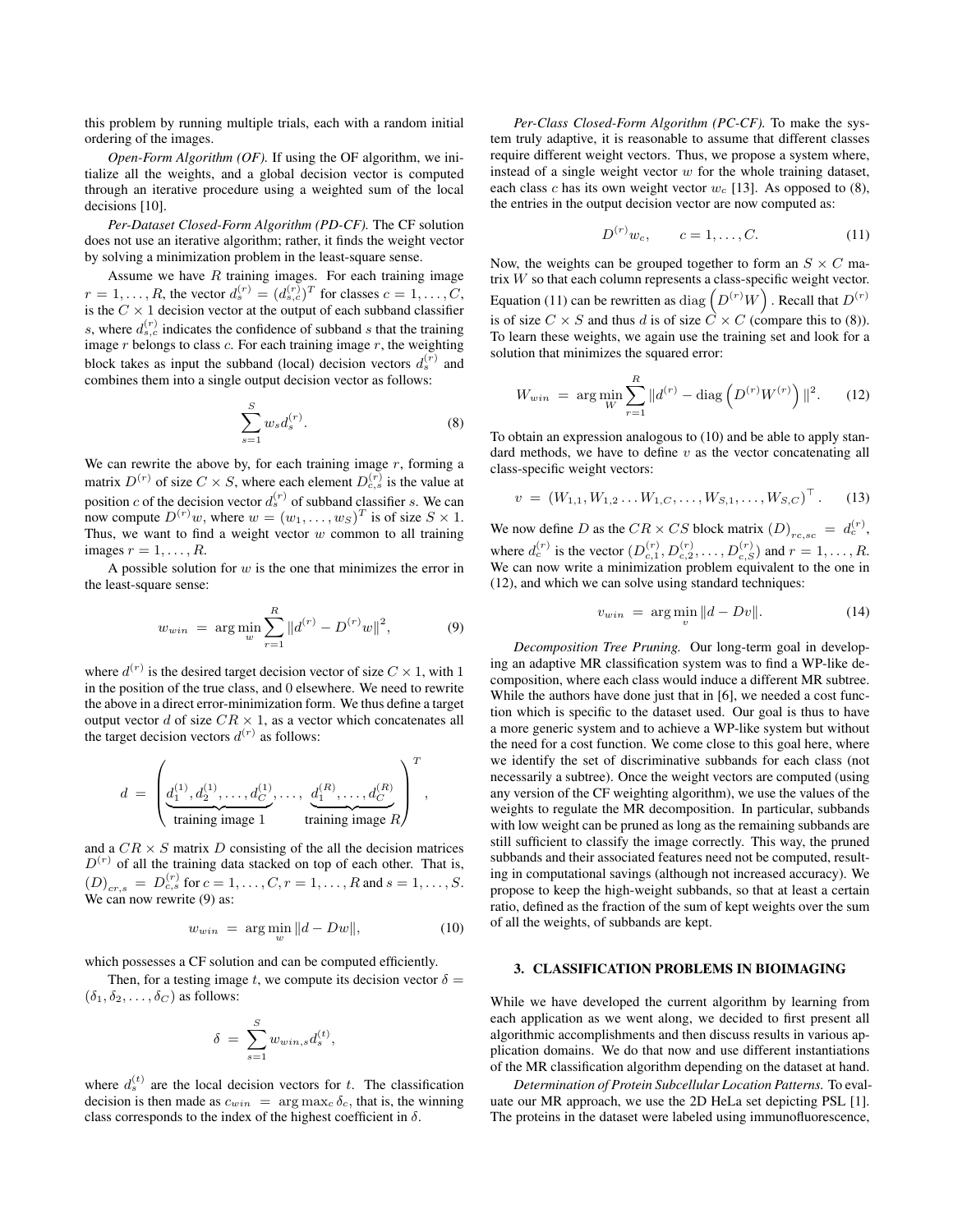

Fig. 2. Sample H&E-stained images from three of the six tissue class: (a) bone, (b) mesenchyme (embryonic connective tissue) and (c) myenteric plexus.

and thus, we know the ground truth, that is, which protein was labeled in each cell and subsequently imaged. The details of our results in this area can be found in [10]. The challenge in this dataset is that images from the same class may look different while those from different classes may look very similar. The dataset is publicly available (http://murphylab.web.cmu.edu) and contains 50 single-cell images of size  $512 \times 512$ , in each of  $C = 10$  classes. The 10 classes of subcellular location patterns were obtained by labeling an endoplasmic reticulum protein, two Golgi proteins (giantin and gpp130), a lysosomal protein, a mitochondrial protein, a nucleolar protein, two cytoskeletal proteins (actin and tubulin), an endosomal protein, and DNA. The best previously described overall classification accuracy on this dataset is 91.5% [1]. We achieve the best classification accuracy of 95.40% using MRFs [10].

*Detection of Developmental Stages in Drosophila Embryos.* The details of our results in this area can be found in [11]. The dataset consists of 60 time-lapse, fluorescence microscopy z-stacks (3D volumes in time) of developmental stages of *Drosophila* embryos. The stacks are acquired roughly every 10 minutes. The number of slices per stack varies; it is 5 slices for normal sets and 7 slices for delayed/abnormal. The number of time points is typically 15 for normal/abnormal and around 30 for delayed. All the slices have been tagged by a human expert so we have reliable ground truth. The highest classification accuracy achieved by our system is 93.35% [11].

*Classification of Histological Stem-Cell Teratomas.* We start with H&E images (at 10x magnification, see Fig.2) that depict sample images from multiple tissues (classes) contained in the teratomas. We use six classes for this experiment: mesenchyme (embryonic connective tissue), skin, myenteric plexus, bone, necrotic (dying or dead tissue), and striated muscle. The best classification accuracy of 87.72% is achieved by MRFs [12, 14].

Results and Discussion. By observing the results for all applications, we drew the following conclusions:

- In all cases, MR significantly outperforms no MR, thus demonstrating that classifying in MR subspaces indeed improves classification accuracy.
- The redundant transforms (MR frames) do better than nonredundant ones (MR bases). In all cases, the SWT achieves the best classification accuracy.
- While a slightly higher classification accuracy is obtained by using all three feature sets as well as both  $T$  and  $M$ , the larger number of features and additional complexity of using  $M$  and  $Z$ features do not justify the slight improvement in accuracy This "flat" trend is good news as we can use a significantly reduced feature set and still obtain a fairly high classification accuracy.
- The closed-form version of the weighting process gives slightly better results than the open-form.
- As expected, when used, while pruning does not improve the accuracy of the system, it does make the system more efficient.

• In general, the class-adaptive method seems to do better than the dataset-adaptive one.

## 4. DESIGN OF NEW FRAME FAMILIES

Examining the results we obtained with our MR classification system, we found the trends to be similar: MR significantly outperforms NMR and the best results are invariably obtained by frames. Taking into consideration the computational cost, it is important to have a system that is efficient in addition to being accurate. The SWT is the most accurate here but also the most redundant. Therefore, to allow for a trade-off between accuracy and cost, we would like to create new redundant transforms that are less redundant but still afford very good accuracies when it comes to classification.

The question now is: How do we go about constructing new families and what do we look for? Most of the known frame families (though not all) are block ones (finite dimensional) leading to blocking effects. We want to have efficient implementations as well as be able to flexibly decide on the requisite amount of redundancy. These requirements made us think of LOTs, which, on top of being computationally efficient, have the advantage of processing blocks of overlapping data and hence eliminate blocking artifacts. So the question is: Could we construct a similar transform with frames? Our idea is to seed LOTs to obtain a new class of frames we name *Lapped Tight Frame Transforms (LTFTs)*. That is, we want to find filterbank frames seeded from the LOTs in the hope they will inherit all the good properties LOTs possess. Obtained by seeding, the LTFTs could thus be seen both as the frame counterpart of LOT bases as well as the infinite-dimensional, filter-bank counterpart of the most famous frame family—Harmonic Tight Frames (HTFs, seeded from the DFT). Details can be found in [15].

Lapped Tight Frame Transforms.. We propose a host of new frame families we denote as *Lapped Tight Frame Transforms (LTFTs)* (details about this part of our work are given in [15]):

Definition 2 *A lapped tight frame is a frame transform (LTFT) seeded from an LOT.*

We start with  $\Psi_p(z)$  being the  $m \times m$  polyphase matrix associated with the LOT of size  $m$ . Then (3) holds and we seed the LOT to get:

$$
\Phi_p^*(z) = \Phi_0^* + z^{-1} \Phi_1^* = \Psi_p[\mathbb{J}].\tag{15}
$$

The matrices  $\Phi_r^*$  are now rectangular of size  $n \times m$ . For  $r = 0, 1$ , we have  $(\Phi_r)_{i,j} = \psi^*_{i,mr+j}$ , with  $i = 0, ..., n-1$  and  $j = 0, ..., m-1$ 1. By Naimark Theorem, we know that this family is a TF, which implies that  $\Phi_p(z)\Phi_p^*(z) = cI$ . Note that as opposed to the LOT case, the matrix products do not commute anymore.

*Princen-Johnson-Bradley LTFTs.* All of the above is general and can be applied to any type of LOT. Let us now see through an example what happens when the obtained LTFT has been seeded by the PJB-LOT in (6). We will call these *Princen-Johnson-Bradley LTFTs (PJB-LTFTs)*. From the Naimark theorem, we know that any general seeding will result in a TF. However, if we want more than tightness (equal-norm, for instance), in general, there is no guarantee that we will obtain such a property. One needs to carefully choose the set of retained columns to preserve those properties. Indeed, seeding the DFT leads to HTFs only if the set of eliminated columns is contiguous. Choosing non contiguous columns leads to tight but not equal-norm frames. In the PJB case, it turns out that we can have a general seeding and any subset of columns (not necessarily contiguous) can be retained to obtain an ENTF. We summarize this result in the following (the proof is technical and not included here):